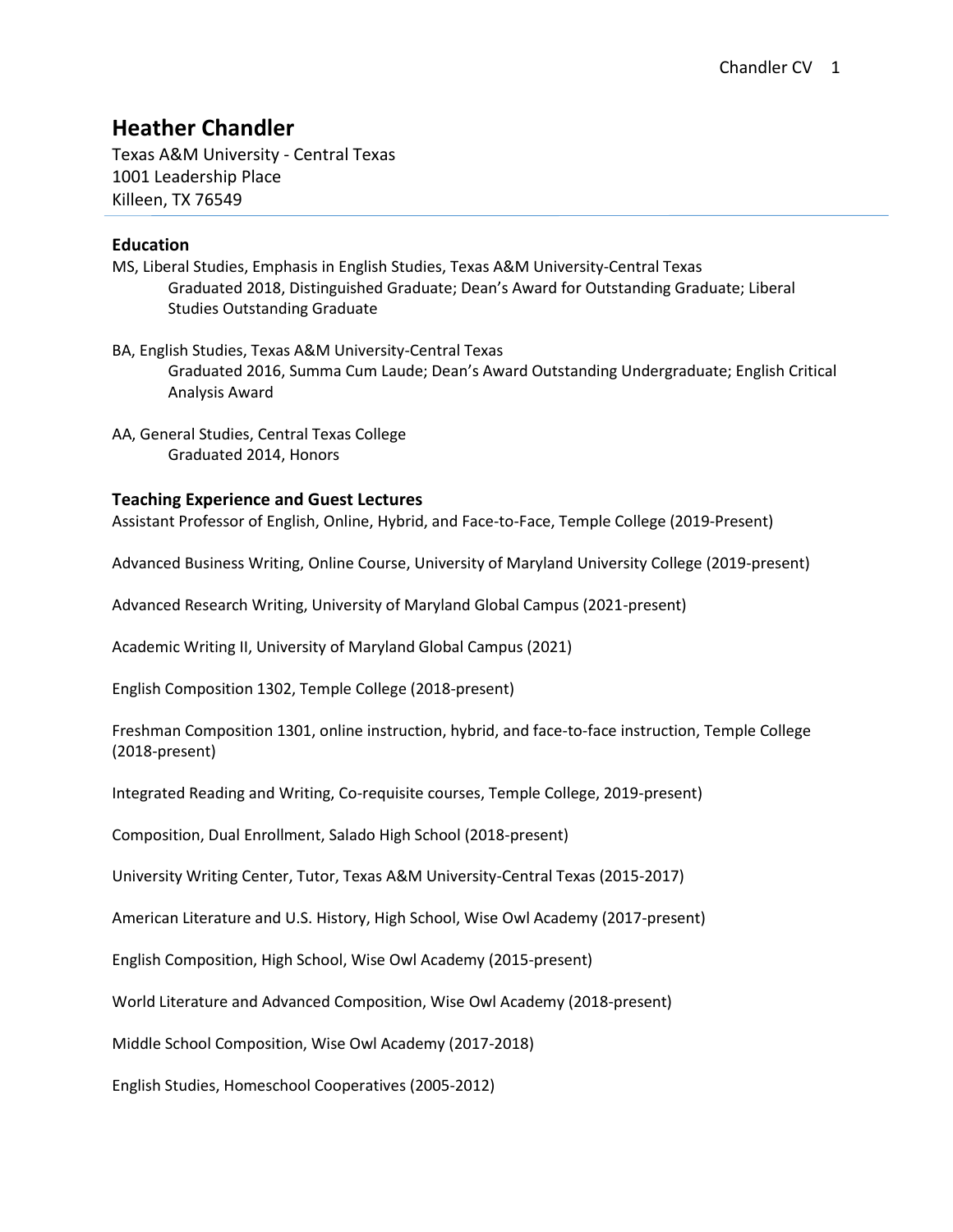English as a Second Language, Uijongbu Girls Middle School, South Korea (1994-1995)

Guest Lectures, "Feminist Theory." With Dr. Jeffrey Kirchoff, *Critical Analysis of Literature*, Texas A&M University-Central Texas (2017) and (2018)

Guest Lecture, "Religion in Interdisciplinary Studies." With Dr. Eric Hazell, *Philosophy of Religion*, Central Texas College (2016)

#### **Relevant Graduate Coursework**

ENGK 500- *Shakespeare* ENGK 520- *Studies in English Language* ENGL 5330- *The Rhetoric of New Media* ENGK 5374- *Methods of Bibliography and Research Analysis* ENGL 5380- *Studies in Composition: Composition Pedagogy* ENGK 540- *Studies in Modern American Fiction* COMM 529- *Mass Media and Culture* COMM 5329- *Social Media and Politics* LBS 500- *Interdisciplinarity* RELS-5315- *Philosophy of Religion* COMM 5329- *Gender, Race, and Class*

#### **Editing Experience**

*The Leopard Lyrics: Journal of Literature and Arts*. Temple College 2021

Graduate Assistant, Research and Editing, Arts and Sciences Department, Texas A&M University-Central Texas (2016-2018)

Executive Editor, *Warrior Press*, Texas A&M University-Central Texas (2015-2017)

### **Conference Presentations**

"The Very Model of Modern Media: Experimenting with Models of Media During COVID-19 to Maximize Student Engagement Online." Presenter, TYCA-SW, October 2021.

"Podcasts, Pop Culture, and Pandemic Pedagogy: Breaking the Barriers of Student Success in the Online Classroom" Presenter at NISOD, April 2021.

"Lectures on the Go: Using Podcasts to Increase Student Interest" Presenter at Temple College Faculty Professional Development. Temple, Texas. January 2021.

**"**Beyond the Victim and Warrior: Finding a Middle Ground and Agency Concerning Women and War." Presenter at Southwest Popular Culture Association Conference. Albuquerque, NM. February 2019.

"'Everything You Think You Are', You Are Not": Female Gaze, Toxic Masculinity, and Redemption in Jane Campion's *Top of the Lake."* Presenter at Southwest Popular Culture Association Conference. Albuquerque, NM. February 2018.